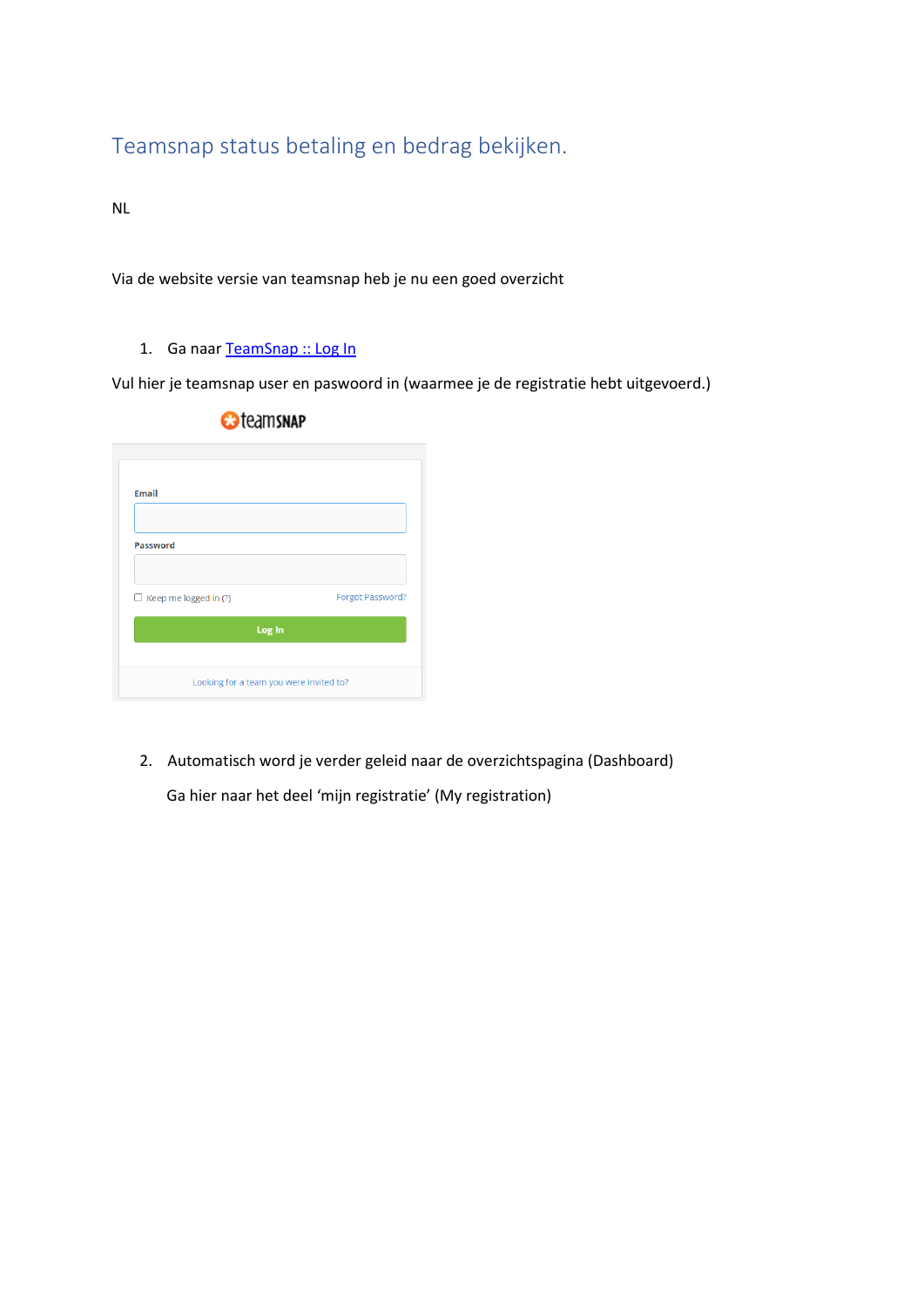### 3. Hier vind je volgende info

| <b>My Clubs &amp; Leagues</b>               |                                                                                                                                                                                                                                                                                                                                 |
|---------------------------------------------|---------------------------------------------------------------------------------------------------------------------------------------------------------------------------------------------------------------------------------------------------------------------------------------------------------------------------------|
|                                             | <b>TeamSnap for Clubs &amp; Leagues</b><br>If you manage five or more teams that are part of the same club, league or athletic program, we can save you 15 hours a week!<br>TeamSnap for Clubs & Leagues is the easiest way to manage communication, website management, registration, payments and<br>more. Get more info now! |
| <b>My Teams</b>                             | + Create New Team or Group                                                                                                                                                                                                                                                                                                      |
|                                             | Hey, you don't currently have any active TeamSnap teams!                                                                                                                                                                                                                                                                        |
|                                             | Don't forget that TeamSnap is also great for managing all your non-sport groups, too!                                                                                                                                                                                                                                           |
|                                             | ▼ Show Archived/Retired Seasons                                                                                                                                                                                                                                                                                                 |
|                                             |                                                                                                                                                                                                                                                                                                                                 |
|                                             |                                                                                                                                                                                                                                                                                                                                 |
| <b>My Registrations</b>                     |                                                                                                                                                                                                                                                                                                                                 |
|                                             |                                                                                                                                                                                                                                                                                                                                 |
|                                             | Chiefs Leuven (Ice Hockey Club Leuven)<br><b>Payment Details</b>                                                                                                                                                                                                                                                                |
| Season 2022 - 2023<br>Submitted: 19/06/2022 | Vind hier de                                                                                                                                                                                                                                                                                                                    |
|                                             | geregistreerde speler(s) <sub>ype: Pay Offline</sub><br>Transaction Total: €<br>Klik hier om je                                                                                                                                                                                                                                 |
| Participants                                | Total Paid: €0.00<br>betaalgegevens te vinden                                                                                                                                                                                                                                                                                   |
| x<br>Unassigned<br>Team                     | <b>Waiting for payment</b>                                                                                                                                                                                                                                                                                                      |
|                                             |                                                                                                                                                                                                                                                                                                                                 |
|                                             | Please print and return your voucher with payment. Open Voucher                                                                                                                                                                                                                                                                 |
|                                             | <b>Remaining Balance</b><br>£                                                                                                                                                                                                                                                                                                   |

4. Wanneer je klikt op "Open Voucher" ontvang je het volledige overzicht.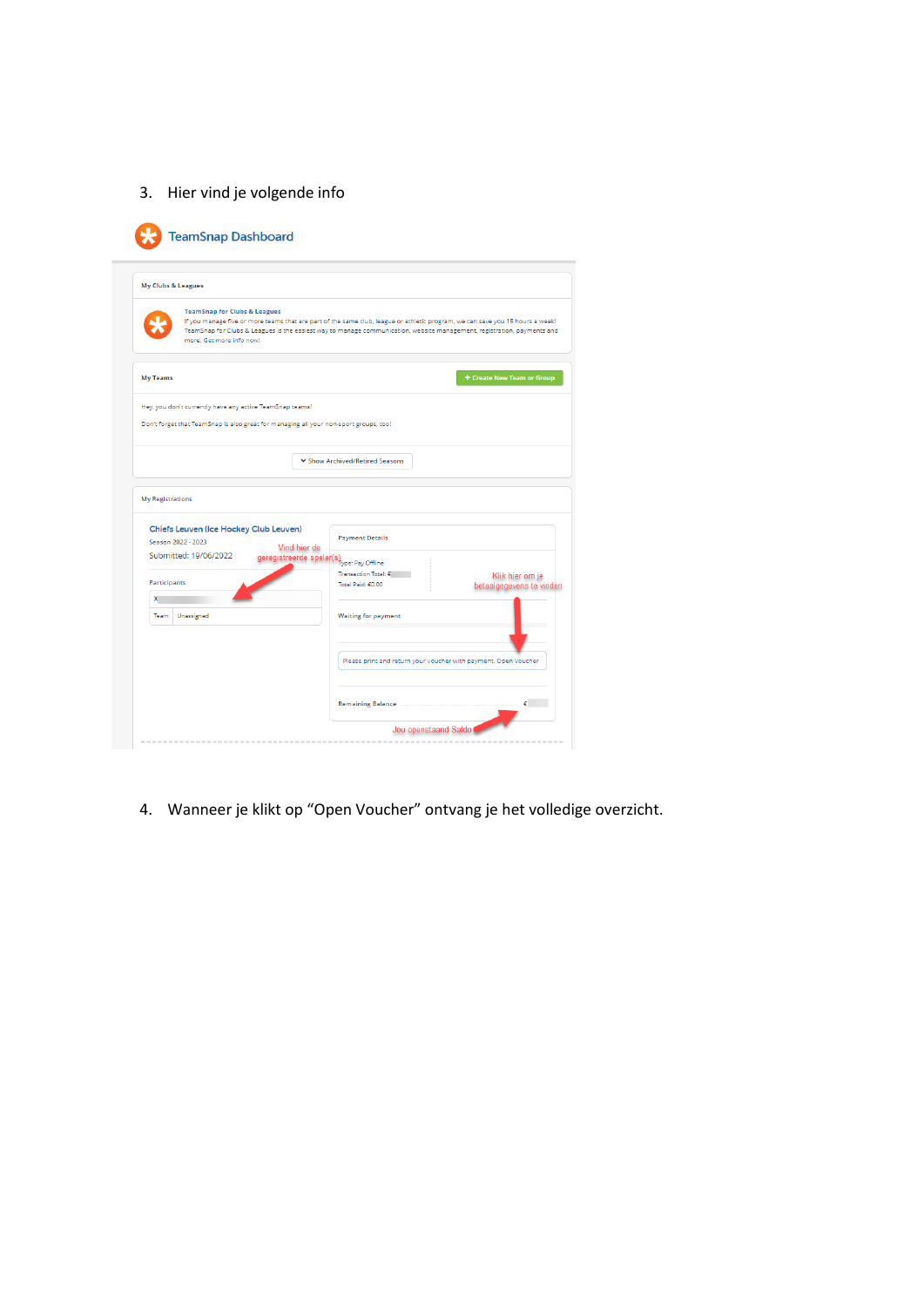

5. Hieronder nog even onze bankgegevens:

Gelieve het bedrag over te maken op volgende rekening

Voer in de vrije mededeling: Lidgeld "Naam speler" + "Categorie" in.

IBAN: BE82 6528 3083 2768

BIC: BBRUBEBB

Rekeninghouder: IJshockey Club CHIEFS LEUVEN vzw IHCL

OPGELET: De betaling dient voldaan te zijn 'VOOR' 5 juli 2022 om van deze korting te genieten.

Indien de betaling ons niet bereikt voor 5 juli 2022, valt de korting weg en betaalt u het volledig bedrag. Vervolgens ontvangt u van ons een betalingsbevestiging.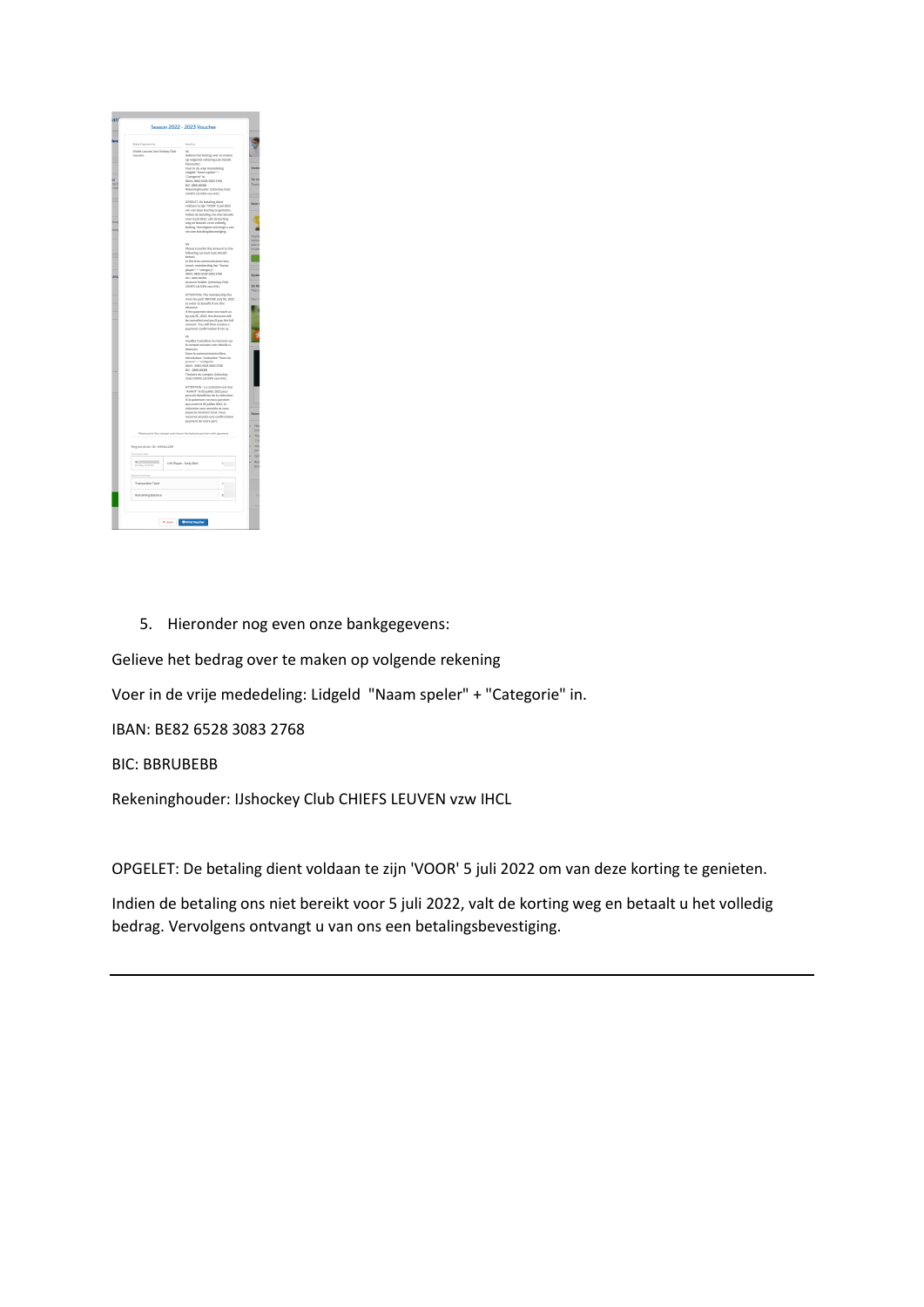1. Go to [TeamSnap :: Log In](https://go.teamsnap.com/login/signin)

#### **C** teams NAP

| <b>Email</b>                 |                  |
|------------------------------|------------------|
|                              |                  |
| <b>Password</b>              |                  |
|                              |                  |
| $\Box$ Keep me logged in (?) | Forgot Password? |
| Log In                       |                  |
|                              |                  |

- 2. You will automatically be redirected to the Dashboard page, scroll down to the section "My Registration".
- 3. Here you'll find all your registration's details.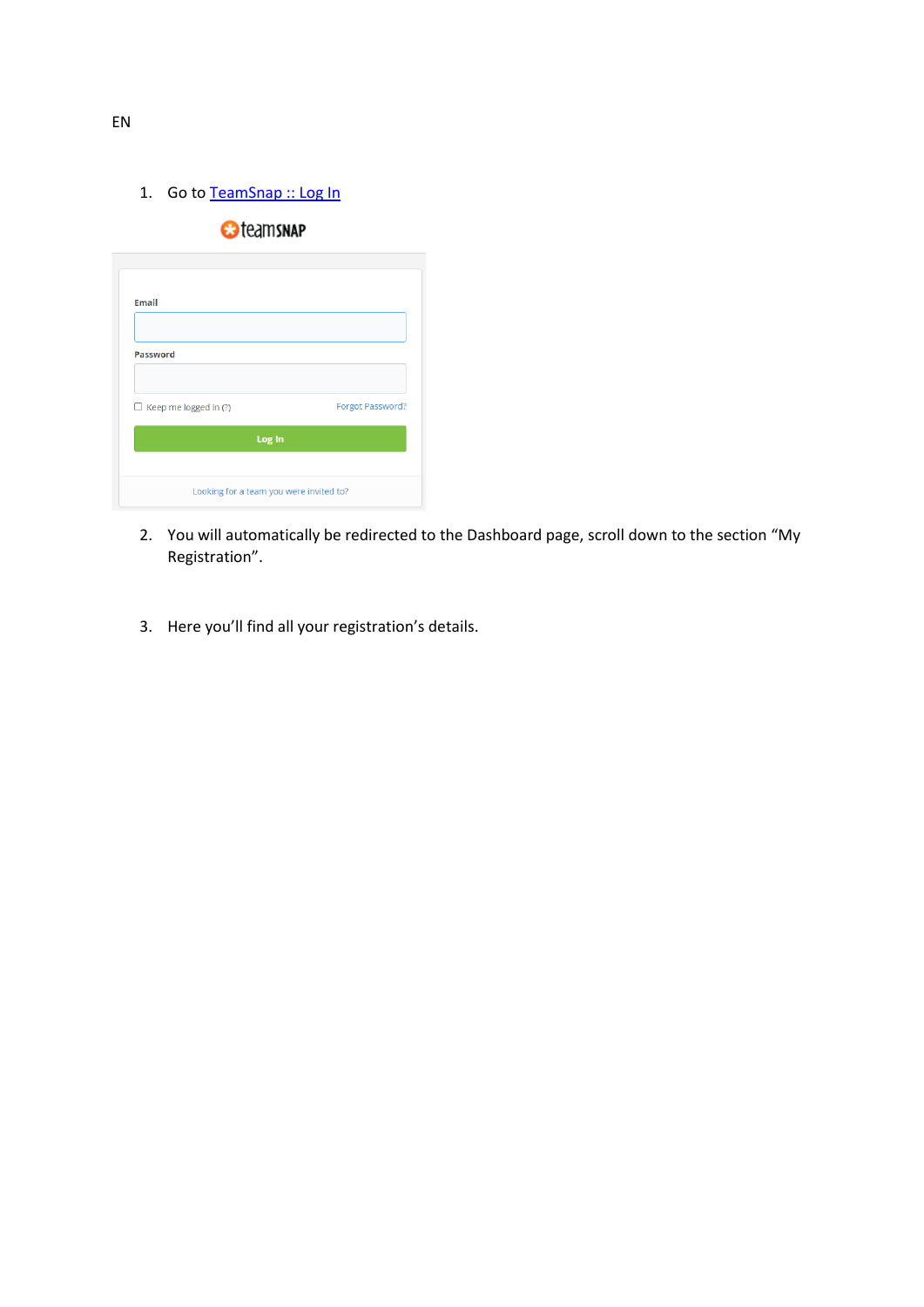|                         | <b>My Clubs &amp; Leagues</b>                                                         |                      |                                 |                                                                                                                                                                                                                                                          |
|-------------------------|---------------------------------------------------------------------------------------|----------------------|---------------------------------|----------------------------------------------------------------------------------------------------------------------------------------------------------------------------------------------------------------------------------------------------------|
|                         | <b>TeamSnap for Clubs &amp; Leagues</b><br>more. Get more info now!                   |                      |                                 | If you manage five or more teams that are part of the same club, league or athletic program, we can save you 15 hours a week!<br>TeamSnap for Clubs & Leagues is the easiest way to manage communication, website management, registration, payments and |
| <b>My Teams</b>         |                                                                                       |                      |                                 | + Create New Team or Group                                                                                                                                                                                                                               |
|                         | Hey, you don't currently have any active TeamSnap teams!                              |                      |                                 |                                                                                                                                                                                                                                                          |
|                         | Don't forget that TeamSnap is also great for managing all your non-sport groups, too! |                      |                                 |                                                                                                                                                                                                                                                          |
|                         |                                                                                       |                      |                                 |                                                                                                                                                                                                                                                          |
|                         |                                                                                       |                      |                                 |                                                                                                                                                                                                                                                          |
|                         |                                                                                       |                      | ▼ Show Archived/Retired Seasons |                                                                                                                                                                                                                                                          |
|                         |                                                                                       |                      |                                 |                                                                                                                                                                                                                                                          |
| <b>My Registrations</b> |                                                                                       |                      |                                 |                                                                                                                                                                                                                                                          |
|                         | Chiefs Leuven (Ice Hockey Club Leuven)<br>Season 2022 - 2023                          |                      | <b>Payment Details</b>          |                                                                                                                                                                                                                                                          |
|                         | Submitted: 19/06/2022                                                                 | Registered player(s) | Type: Pay Offline               |                                                                                                                                                                                                                                                          |
| Participants            |                                                                                       |                      | Transaction Total: €            | Click here to view your                                                                                                                                                                                                                                  |
| x                       |                                                                                       |                      | Total Paid: €0.00               | payment details                                                                                                                                                                                                                                          |
| Team                    | Unassigned                                                                            |                      | <b>Waiting for payment</b>      |                                                                                                                                                                                                                                                          |
|                         |                                                                                       |                      |                                 |                                                                                                                                                                                                                                                          |
|                         |                                                                                       |                      |                                 | Please print and return your voucher with payment. Open Voucher                                                                                                                                                                                          |

4. Upon opening the "Open Voucher" box, you'll get the full payment details in this section.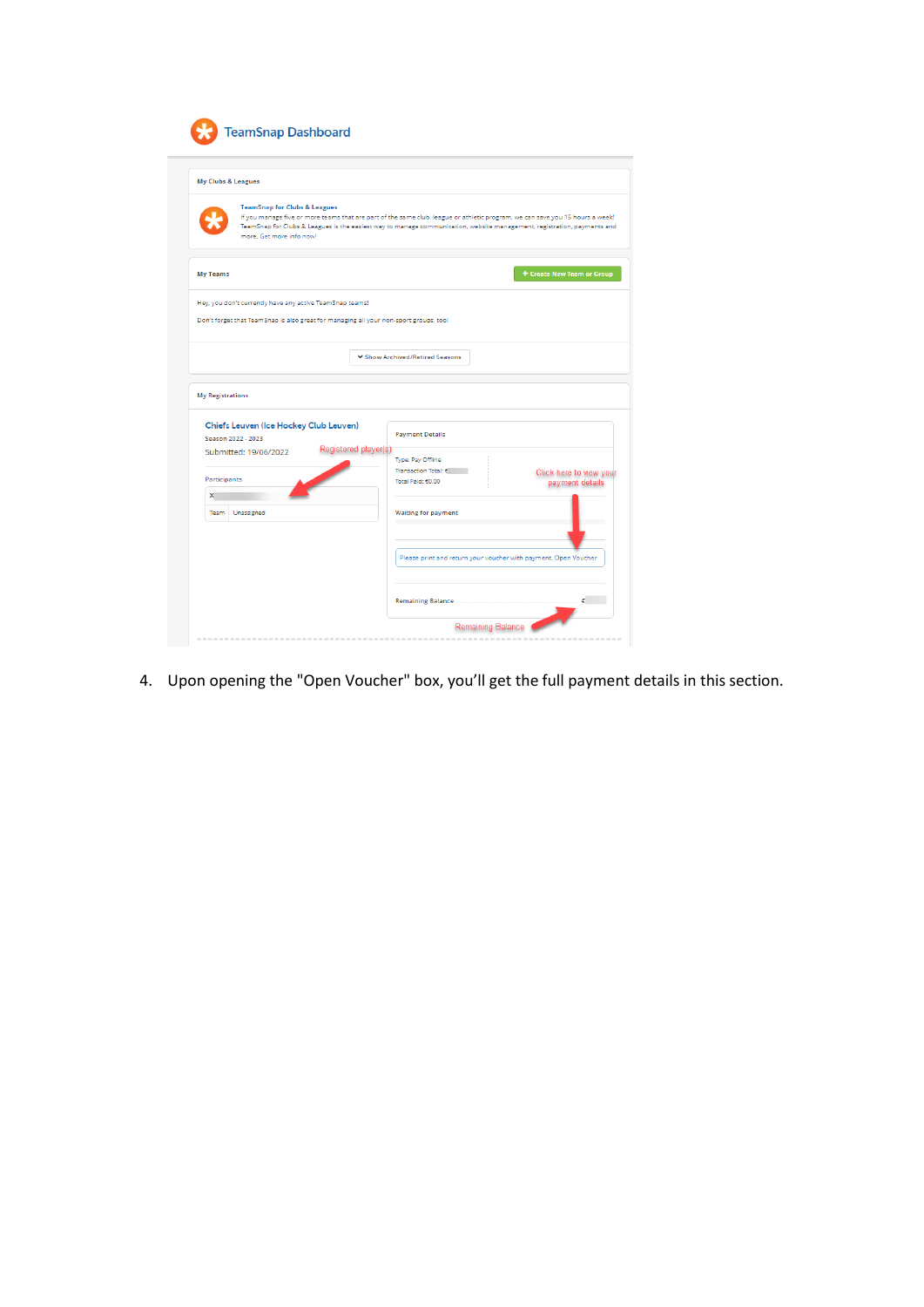

5. Below you'll find our bank account details to complete the payment

Please transfer the amount to the following account

In the free communication box, insert: membership fee "Name player" + "category".

IBAN: BE82 6528 3083 2768

BIC: BBRUBEBB

Account holder: IJshockey Club CHIEFS LEUVEN vzw IHCL

ATTENTION: The membership fee must be paid 'BEFORE' July 05, 2022 in order to benefit from this discount.

If the payment does not reach us by July 05 ,2022, the discount will be cancelled and you'll pay the full amount. Once the transaction completed, a payment confirmation will be sent to you.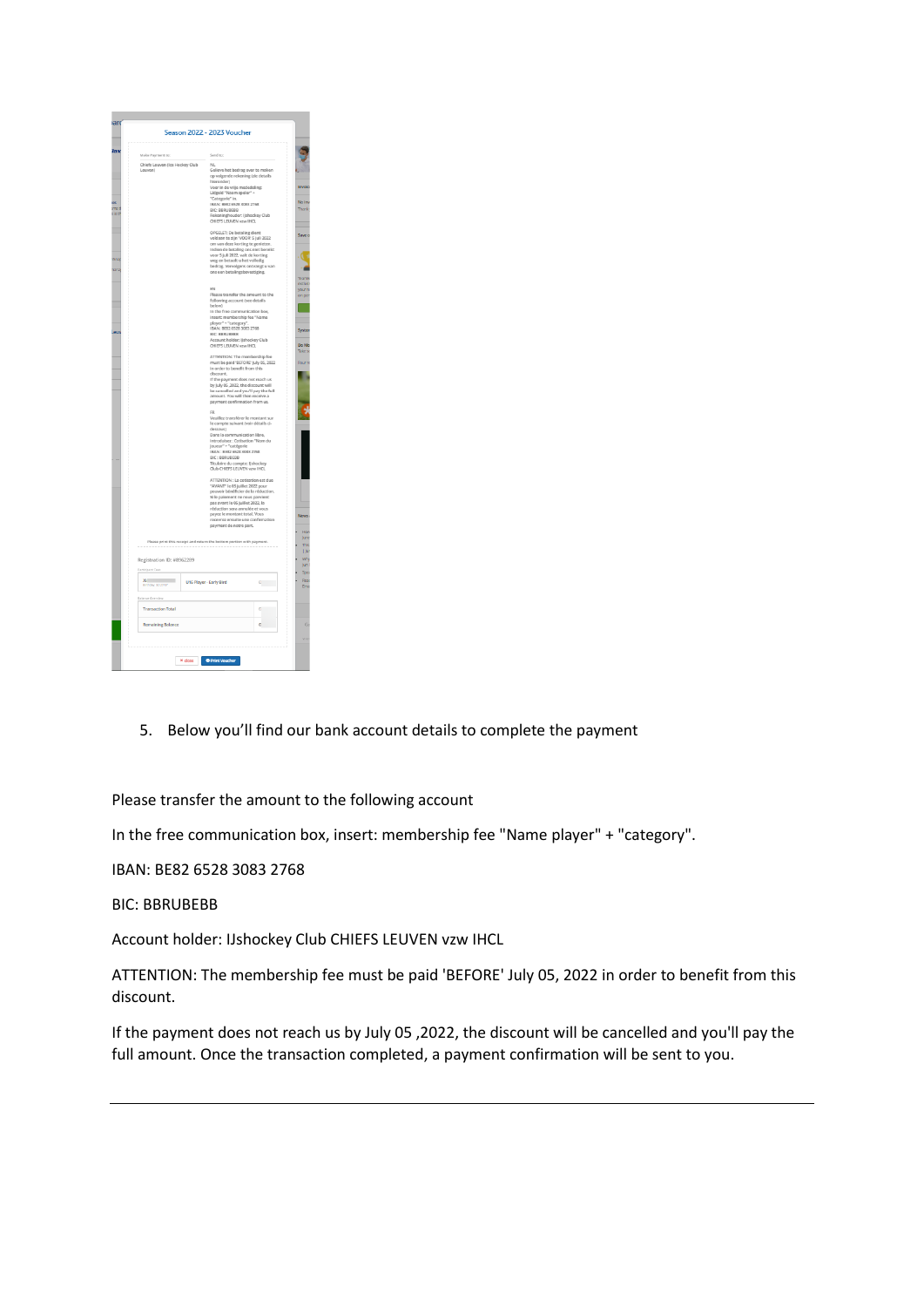1. Accedez au site suivant: [TeamSnap :: Log In](https://go.teamsnap.com/login/signin)

| <b>B</b> teamsnap                       |
|-----------------------------------------|
|                                         |
|                                         |
|                                         |
|                                         |
|                                         |
|                                         |
| Forgot Password?                        |
|                                         |
|                                         |
| Looking for a team you were invited to? |
|                                         |

- 2. Vous serez automatiquement redirigé vers la page du tableau de bord, défilez vers le bas vers la partie "My subscription".
- 3. Vous trouverez ici toutes les informations relatives à votre enregistrement.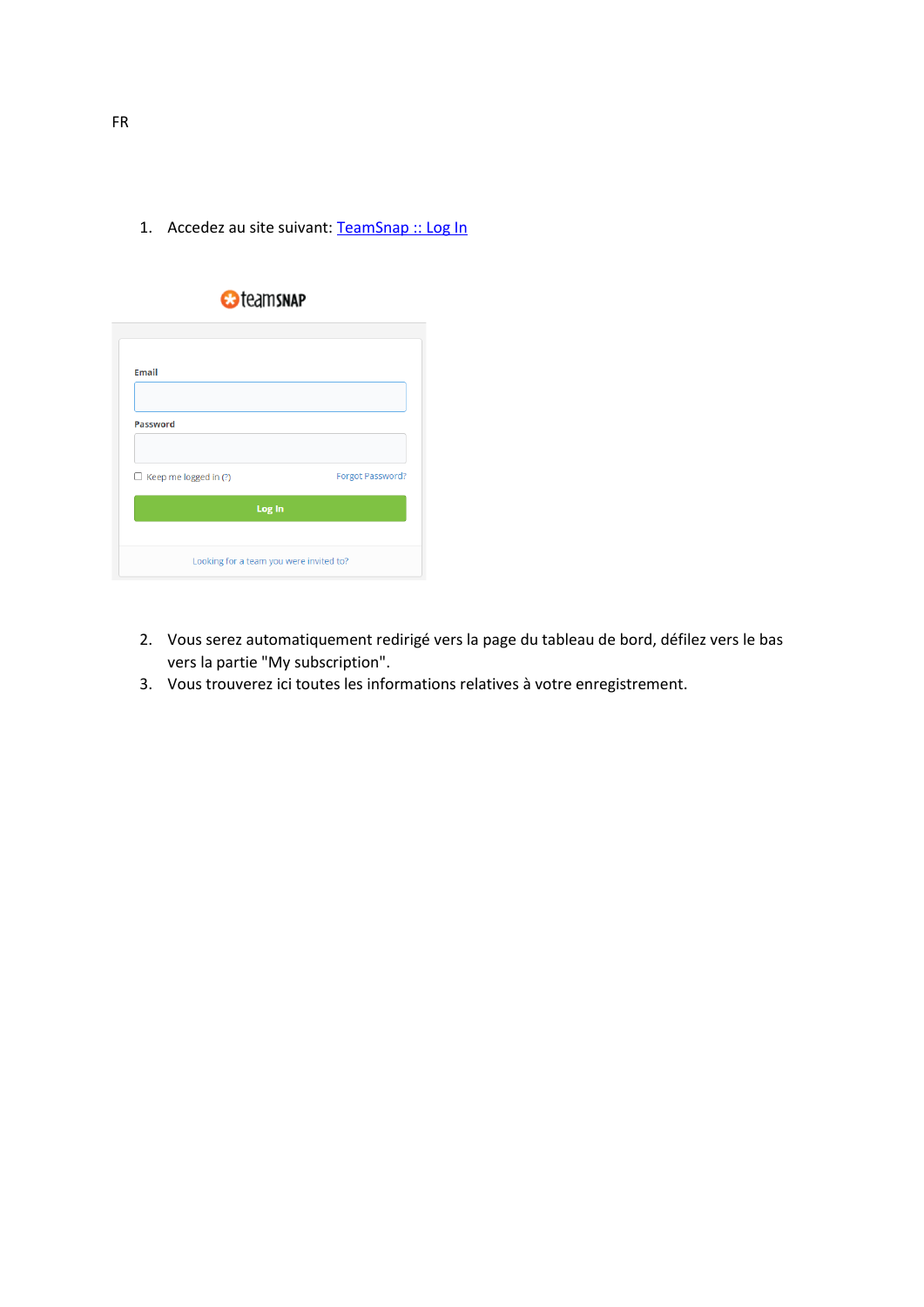

|                                                        | <b>TeamSnap for Clubs &amp; Leagues</b>                                                                                                                                                                                                                  |
|--------------------------------------------------------|----------------------------------------------------------------------------------------------------------------------------------------------------------------------------------------------------------------------------------------------------------|
|                                                        | If you manage five or more teams that are part of the same club, league or athletic program, we can save you 15 hours a week!<br>TeamSnap for Clubs & Leagues is the easiest way to manage communication, website management, registration, payments and |
|                                                        | more. Get more info now!                                                                                                                                                                                                                                 |
|                                                        |                                                                                                                                                                                                                                                          |
|                                                        |                                                                                                                                                                                                                                                          |
| <b>My Teams</b>                                        | + Create New Team or Group                                                                                                                                                                                                                               |
|                                                        | Hey, you don't currently have any active TeamSnap teams!                                                                                                                                                                                                 |
|                                                        | Don't forget that TeamSnap is also great for managing all your non-sport groups, too!                                                                                                                                                                    |
|                                                        |                                                                                                                                                                                                                                                          |
|                                                        |                                                                                                                                                                                                                                                          |
|                                                        | ↓ Show Archived/Retired Seasons                                                                                                                                                                                                                          |
|                                                        |                                                                                                                                                                                                                                                          |
|                                                        |                                                                                                                                                                                                                                                          |
| My Registrations<br>Season 2022 - 2023<br>Participants | Chiefs Leuven (Ice Hockey Club Leuven)<br><b>Payment Details</b><br>Joueur(s) enregistré(s)<br>Submitted: 19/06/2022<br>Type: Pay Offline<br>Transaction Total: €<br>Cliquez ici pour voir les<br>Total Paid: €0.00<br>détails de votre paiement         |
| x                                                      |                                                                                                                                                                                                                                                          |
| Team                                                   | Unassigned<br><b>Waiting for payment</b>                                                                                                                                                                                                                 |
|                                                        |                                                                                                                                                                                                                                                          |
|                                                        |                                                                                                                                                                                                                                                          |
|                                                        | Please print and return your voucher with payment. Open Voucher                                                                                                                                                                                          |
|                                                        |                                                                                                                                                                                                                                                          |
|                                                        |                                                                                                                                                                                                                                                          |
|                                                        | <b>Remaining Balance</b>                                                                                                                                                                                                                                 |

4. Lorsque vous cliquez sur "Open Voucher", vous obtiendrez les détails complets du paiement.